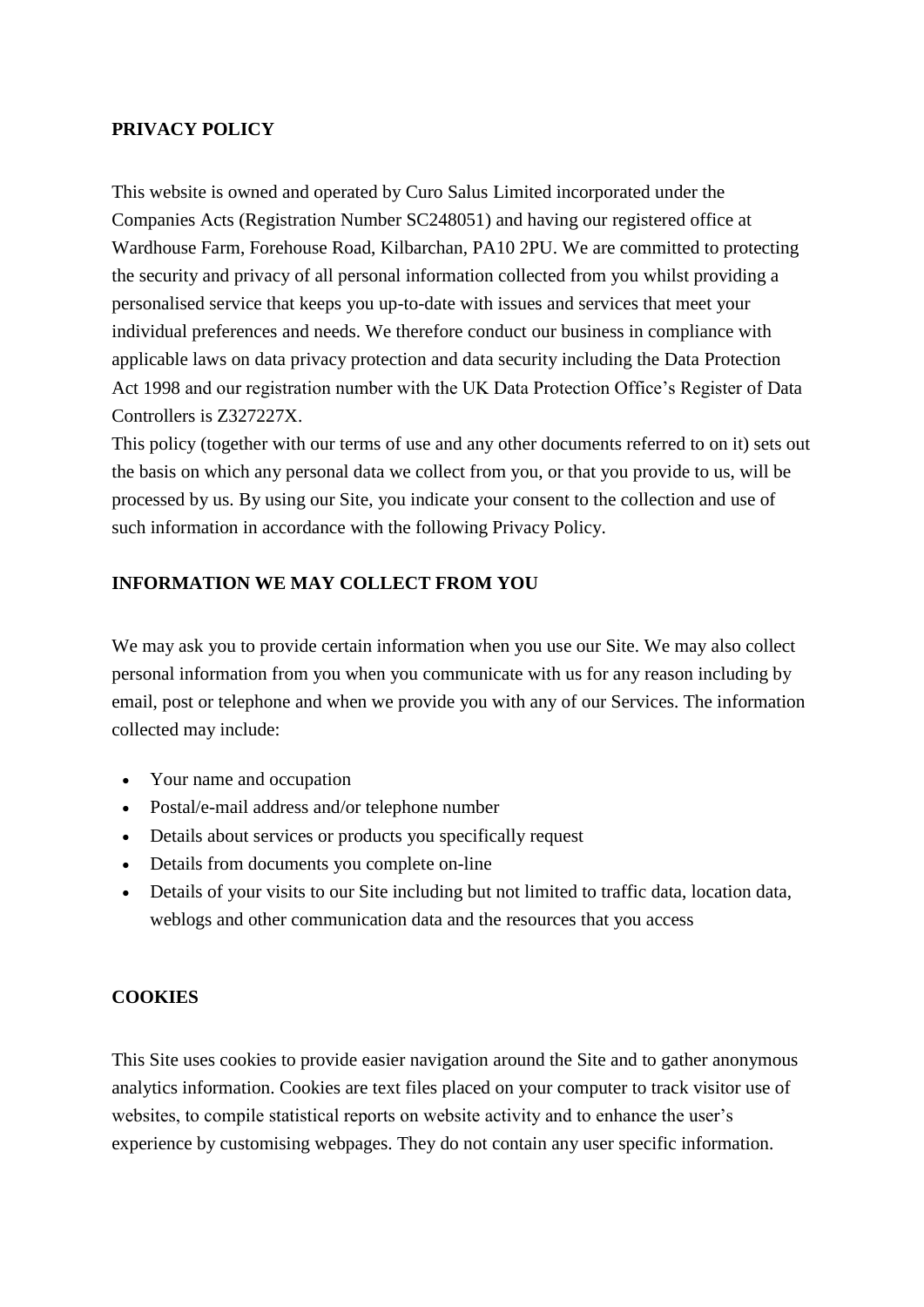You have the right to choose whether or not to accept cookies and to set your own cookie preferences on your computer. All web browsers are different and to learn how to change your cookie preferences, check the "Help" menu of your browser. However, if you do so, please note that some parts of the Site may not function properly and you may not be able to use this Site to its fullest.

# **USES MADE OF YOUR INFORMATION**

We may use information held about you in the following ways:

- To improve customer service
- To provide you with information on services that you request from us
- To carry out our obligations in respect of any contract entered into between you and us
- To notify you of changes to our website where appropriate
- To comply with a legal obligation or to enforce our terms of use and other agreements if we are under a legal obligation to do so in order to ensure such compliance or enforcement

### **WHERE WE STORE YOUR PERSONAL DATA**

The information you provide us with will be held on our computers in the UK and may be accessed by or given to our staff, contractors and agents who act for us for the purposes set out in this policy or as otherwise permitted by law. We will take all steps reasonably necessary to ensure that your data is treated securely and in accordance with this privacy policy and in accordance with our obligations under the DPA, the Privacy and Electronic Communications (EC Directive) Regulations 2003 and any amendments thereto. This Site may contain links that make it easy for users to visit other websites. If you use the links to leave this Site and visit a website operated by a third party, we do not have any control over that website. Accordingly, we cannot be responsible for the protection and privacy of any information which you may provide while visiting such websites. In every case you should exercise caution and look at the privacy statement applicable to the website in question.

Unfortunately, the transmission of information via the internet is not completely secure. Although we will do our best to protect your personal data, we cannot guarantee the security of your data transmitted to our website; any transmission is at your own risk. Once we have received your information, we will use strict procedures and security features to try to prevent unauthorised access to our Site.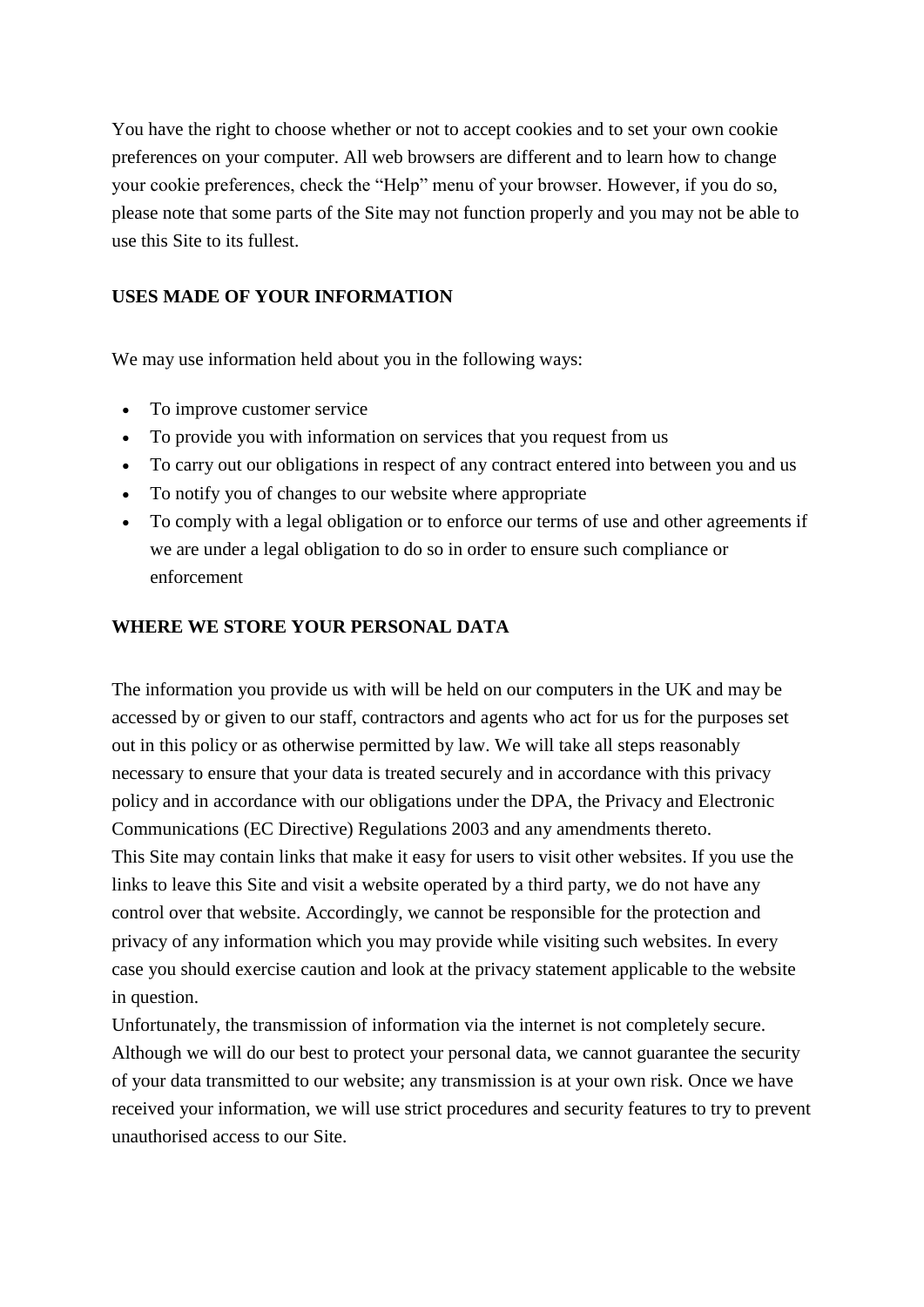### **SHARING YOUR INFORMATION**

We will not sell the personal information that we collect from you and will only use it for the purposes set out in this policy. However, we may disclose your personal information to third parties if we are under a duty to disclose or share your personal data in order to comply with any legal obligation, or in order to enforce or apply our terms of use and other agreements or to protect the rights, property, or our safety, our customers, or others. This includes exchanging information with other companies and organisations for the purposes of fraud protection and credit risk reduction or to assist in any investigation into alleged illegal or criminal conduct.

### **YOUR RIGHTS**

You can choose to restrict the collection or use of your personal information. You have the right to ask us not to process your personal data for marketing purposes. If you have previously not objected to us using your personal information for direct marketing purposes, you can change your mind at any time by emailing us at **[admin@curosalus.co.uk](mailto:admin@curosalus.co.uk)** or by writing to:

Curo Salus Ltd, Wardhouse Farm, Forehouse Road, Kilbarchan, PA10 2PU.

Under the Data Protection Act 1998, you may request details of personal information that we hold about you but you may be charged a small administration fee. If you want to make a request or if you believe that any information we hold about you is incorrect or incomplete, you should write to us at the above address. Any information which is found to be incorrect will be corrected as soon as possible.

#### **SOCIAL NETWORKING**

The Site may offer you the opportunity to share or follow information about us (or the Site or our services) using third party social networking functionality (such as through "share this", "like" or "follow" buttons).

We offer this functionality in order to generate interest in us, the Site and our services among the members of your social networks, and to permit you to share and follow opinions, news and recommendations about us with your friends. However, you should be aware that sharing personal or non-personal information with a social network may result in that information being collected by the social network provider or result in that information being made publicly-available, including through Internet search engines.